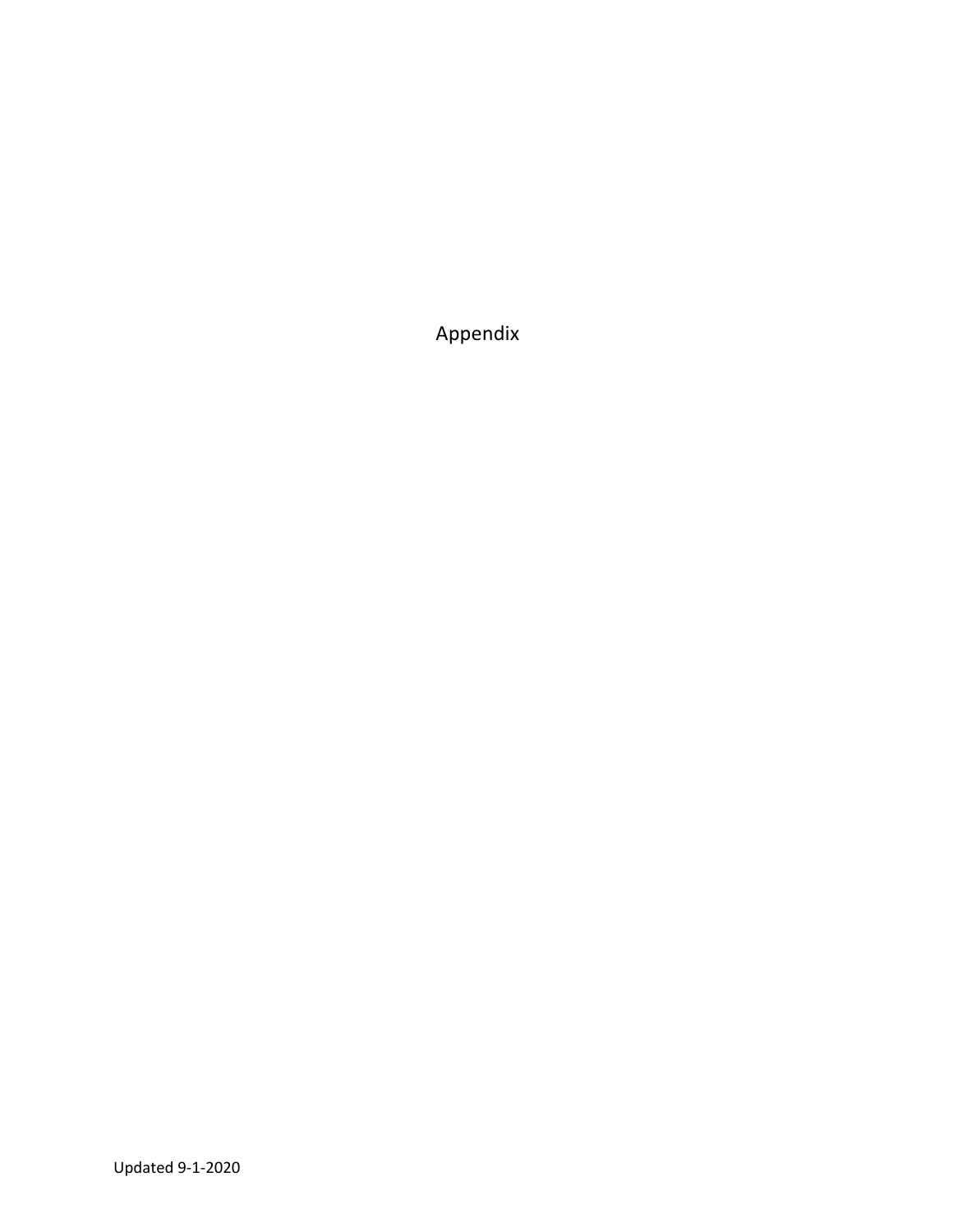# FULFILLING FINAL REQUIREMENTS FOR GRADUATION

# Z Grade Form

A "Z" is a deferred grade limited to a specific group of 700-900 level courses. This grade may be assigned when work on a thesis or research project has not been completed within the semester of enrollment. A Thesis "Z" Grade Removal form will be given to a student when the review copy of the thesis is picked up. This form must be signed by the thesis advisor and must accompany the bound copies of a thesis submitted to the Graduate College.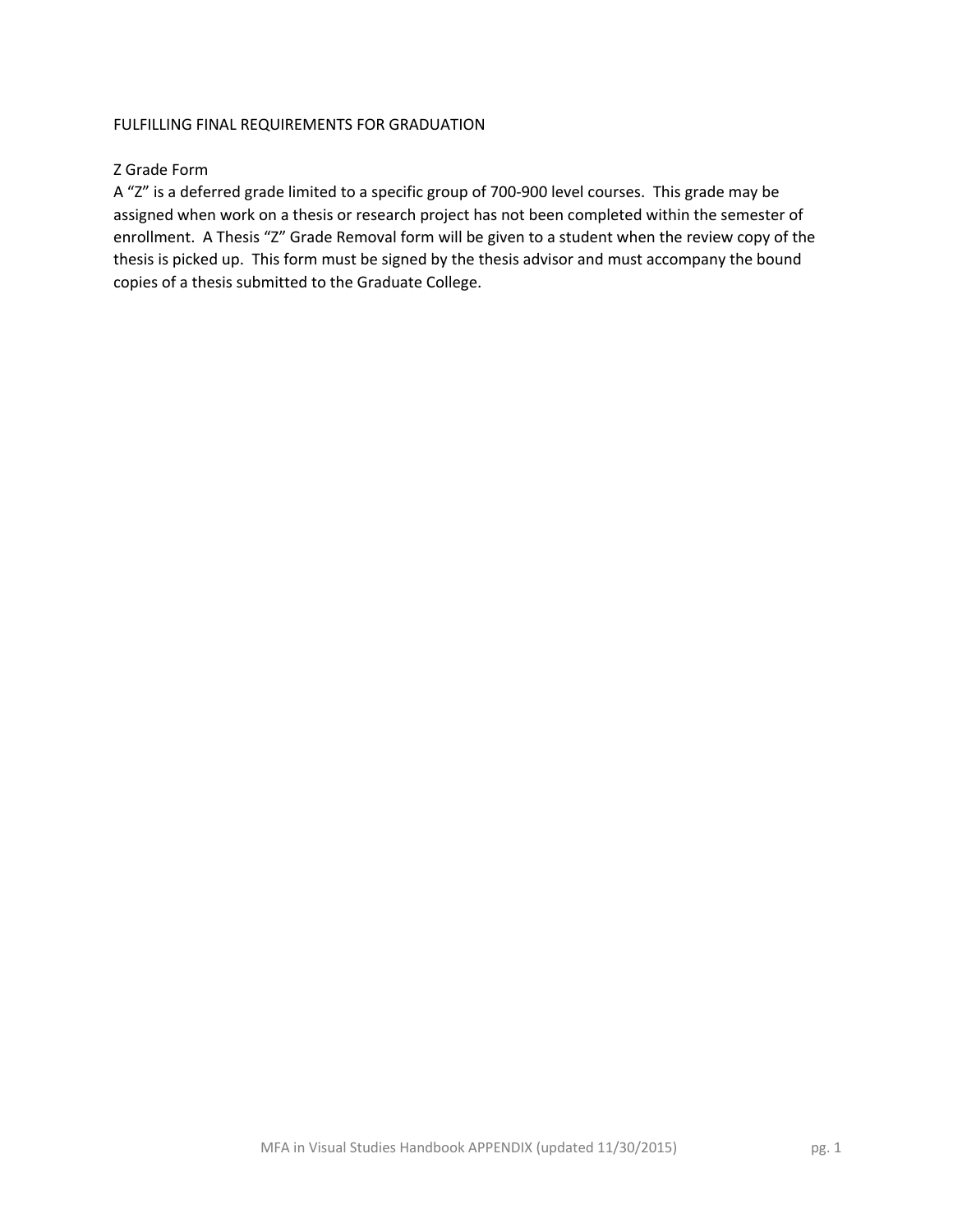# Sample 3-Year Course Progression – MFA in Visual Studies

Year 1

| Semester 1                                |    |  | Semester 2                                |              |  |
|-------------------------------------------|----|--|-------------------------------------------|--------------|--|
| Course<br><b>Hours</b>                    |    |  | Course                                    | <b>Hours</b> |  |
| ART 798 Grad Studio Seminar               |    |  | ART 798 Grad Studio Seminar               |              |  |
| ART 701 Directed Grad Studio I            |    |  | ART 702 Directed Grad Studio II           |              |  |
| ART 705 Interdisciplinary Graduate Studio | 3  |  | ART 705 Interdisciplinary Graduate Studio | 3            |  |
| ART 797 Teaching Practicum or ELECT       | 3  |  | ART 692 (Theory) or Art History Elective  | 3            |  |
|                                           |    |  |                                           |              |  |
|                                           | 10 |  |                                           | 10           |  |

## Year 2

| Semester 3                                |              | Semester 4                                |              |
|-------------------------------------------|--------------|-------------------------------------------|--------------|
| Course                                    | <b>Hours</b> | Course                                    | <b>Hours</b> |
| ART 798 Grad Studio Seminar               |              | ART 798 Grad Studio Seminar               |              |
| ART 703 Directed Grad Studio III          | 3            | ART 704 Directed Grad Studio IV           |              |
| ART 705 Interdisciplinary Graduate Studio | 3            | ART 705 Interdisciplinary Graduate Studio | 3            |
| ART 699 Exploratory Graduate Studio       | 3            | <b>ART 710 Professional Practices</b>     |              |
|                                           |              |                                           |              |
|                                           | 10           |                                           | 10           |

## Year 3

| Semester 5                               |    |  | Semester 6                          |              |
|------------------------------------------|----|--|-------------------------------------|--------------|
| Hours<br>Course                          |    |  | Course                              | <b>Hours</b> |
| ART 798 Grad Studio Seminar              |    |  | ART 798 Grad Studio Seminar         |              |
| ART 799 Thesis<br>6                      |    |  | ART 799 Thesis                      | 6            |
| ART 699 Exploratory Graduate Studio<br>3 |    |  | ART 699 Exploratory Graduate Studio | 3            |
| <b>OR ART 705</b>                        |    |  | <b>OR ART 705</b>                   |              |
|                                          |    |  |                                     |              |
|                                          | 10 |  |                                     | 10           |
|                                          |    |  | <b>Total</b>                        | 60           |

Emphasis/Thesis (701, 702, 703, 704 and two 799s) = 24 hours Exploratory Graduate Studio ART 699 = 3-6 hours Directed Graduate Studio ART 705 = 18 hours Graduate Seminar ART 798 = 6 hours Art History Elective/Art Theory = 6 hours Professional Practices ART 710 = 3 hours Teaching Practicum ART 797 = 0-3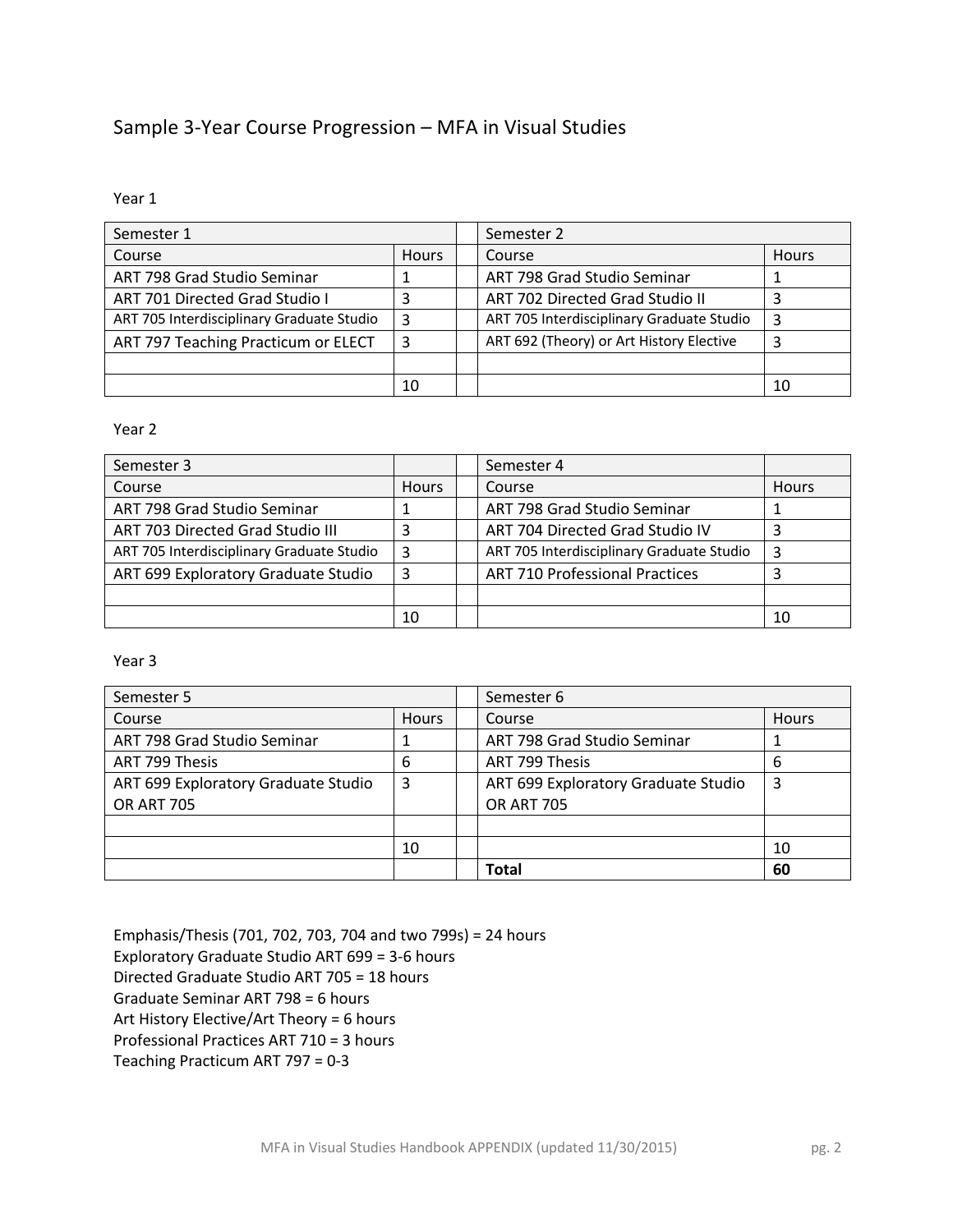Instructions to students.

Please consider the following questions that will be used by faculty to check-in with your progress within the degree program so they can provide their best guidance throughout your matriculation. They will be distributed to your first-year faculty and made available to your future faculty within the program.

\_\_\_\_\_\_\_\_\_\_\_\_\_\_\_\_\_\_\_\_\_\_\_\_\_\_\_\_\_\_\_\_\_\_\_\_\_\_\_\_\_\_\_\_\_\_\_\_\_\_\_\_\_\_\_\_\_\_\_\_\_\_\_\_\_\_\_\_\_\_\_\_\_\_\_\_\_\_\_\_\_\_\_\_\_

Your responses should be honest and take *whatever form you find most appropriate or communicative*. The only requirement is that your responses be in a format that can be copied and distributed to multiple faculty for review, separately.

Responses should be submitted to the Graduate Coordinator by the posted deadline. Completion of this review is required for matriculation within the program. If you have questions, contact the Graduate Coordinator.

\_\_\_\_\_\_\_\_\_\_\_\_\_\_\_\_\_\_\_\_\_\_\_\_\_\_\_\_\_\_\_\_\_\_\_\_\_\_\_\_\_\_\_\_\_\_\_\_\_\_\_\_\_\_\_\_\_\_\_\_\_\_\_\_\_\_\_\_\_\_\_\_\_\_\_\_\_\_\_\_\_\_\_\_\_

Questions to address

How do you expect your research to impact your professional field?

How competent do you feel you are in your field of study? What do you still need to learn?

How have your classes influenced (or not) your research path/direction?

How are you planning to document and disseminate your research, now and/or eventually?

What do you consider to be important issues/developments that influence your field of study?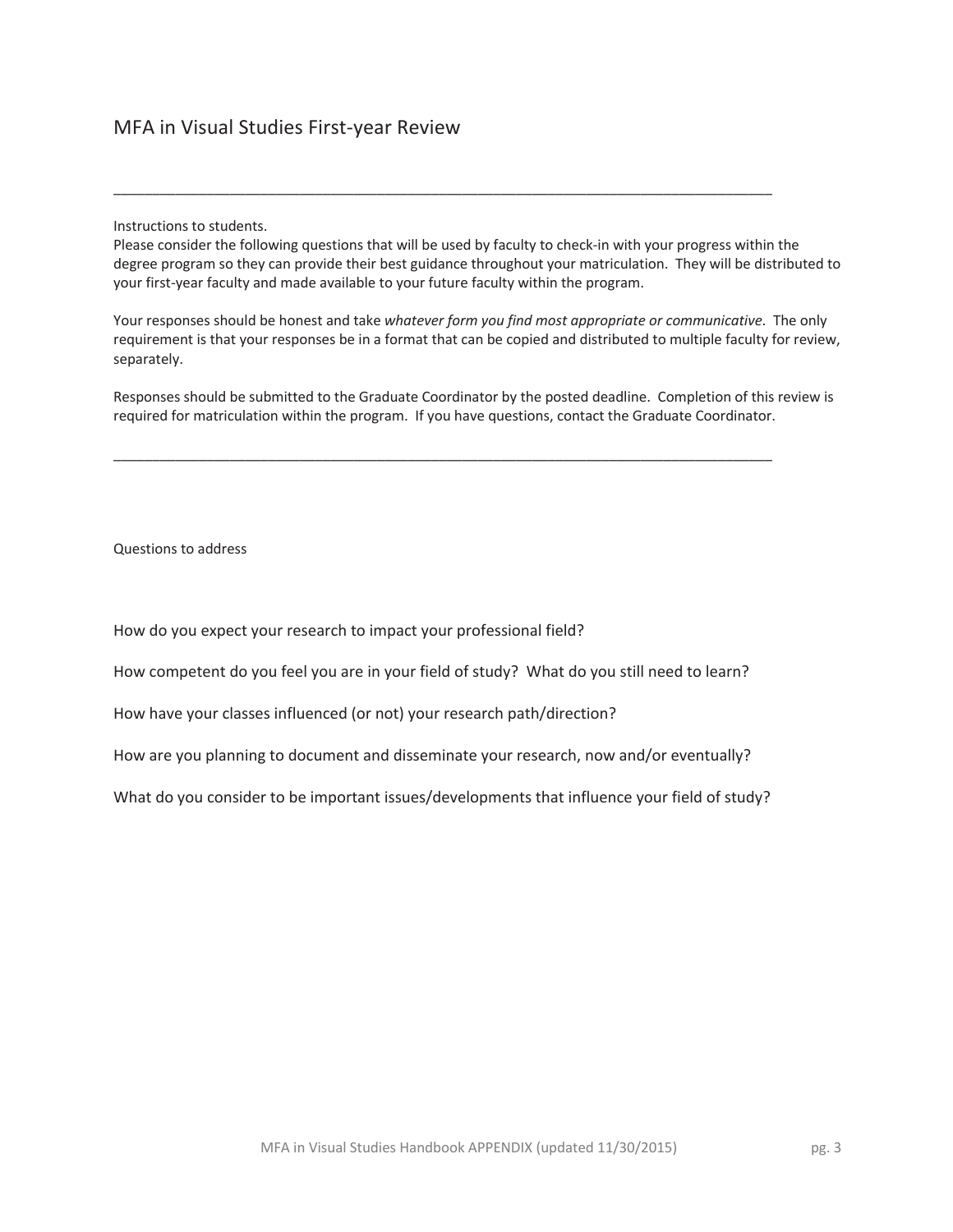# MFA in Visual Studies First-year Review

Student Name Faculty Reviewer Date

Instructions to faculty reviewers. These responses are for assessment of the degree program only. Responses should honestly rate students' abilities after one year of study. Low numbers are not necessarily negative and are even expected for some students at this level.

\_\_\_\_\_\_\_\_\_\_\_\_\_\_\_\_\_\_\_\_\_\_\_\_\_\_\_\_\_\_\_\_\_\_\_\_\_\_\_\_\_\_\_\_\_\_\_\_\_\_\_\_\_\_\_\_\_\_\_\_\_\_\_\_\_\_\_\_\_\_\_\_\_\_\_\_\_\_\_\_\_\_\_\_\_\_\_\_\_\_\_\_

\_\_\_\_\_\_\_\_\_\_\_\_\_\_\_\_\_\_\_\_\_\_\_\_\_\_\_\_\_\_\_\_\_\_\_\_\_\_\_\_\_\_\_\_\_\_\_\_\_\_\_\_\_\_\_\_\_\_\_\_\_\_\_\_\_\_\_\_\_\_\_\_\_\_\_\_\_\_\_\_\_\_\_\_\_\_\_\_\_\_\_\_

Student names are used above only as a way to compile and average faculty responses.

PLEASE SUBMIT THESE FORMS ELECTRONICALLY to the Graduate Coordinator for compilation.

Rating scale 1-5; 5 being the strongest.

Rate the student's demonstrated . . .

| progress towards building a professional competence/depth of knowledge within their field of study   |                                |   |   |                                                                                        |  |  |  |  |
|------------------------------------------------------------------------------------------------------|--------------------------------|---|---|----------------------------------------------------------------------------------------|--|--|--|--|
| $\mathbf{1}$                                                                                         | 2                              | 3 | 4 | 5                                                                                      |  |  |  |  |
| understanding within his/her field of study                                                          |                                |   |   |                                                                                        |  |  |  |  |
| $\mathbf{1}$                                                                                         | 2                              | 3 | 4 | 5                                                                                      |  |  |  |  |
|                                                                                                      | ability to think independently |   |   |                                                                                        |  |  |  |  |
| $\mathbf{1}$                                                                                         | 2                              | 3 | 4 | 5                                                                                      |  |  |  |  |
|                                                                                                      |                                |   |   | ability to integrate and synthesize information associated with their field of study   |  |  |  |  |
| $\mathbf{1}$                                                                                         | 2                              | 3 | 4 | 5                                                                                      |  |  |  |  |
|                                                                                                      |                                |   |   | awareness of current issues and developments that are influencing their field of study |  |  |  |  |
| $\mathbf{1}$                                                                                         | $\mathcal{P}$                  | 3 | 4 | 5                                                                                      |  |  |  |  |
|                                                                                                      |                                |   |   | ability and potential for expansion and evolution of their field of study              |  |  |  |  |
| $\mathbf{1}$                                                                                         | 2                              | 3 | 4 | 5                                                                                      |  |  |  |  |
| capabilities in the creation, dissemination, documentation of their work within their field of study |                                |   |   |                                                                                        |  |  |  |  |
| $\mathbf{1}$                                                                                         | $\mathfrak{D}$                 | 3 | 4 | 5                                                                                      |  |  |  |  |
| effective communication demonstrated within this review                                              |                                |   |   |                                                                                        |  |  |  |  |
| 1                                                                                                    | 2                              | 3 | 4 | 5                                                                                      |  |  |  |  |
|                                                                                                      |                                |   |   |                                                                                        |  |  |  |  |

## **COMMENTS**

\_\_\_\_\_\_\_\_\_\_\_\_\_\_\_\_\_\_\_\_\_\_\_\_\_\_\_\_\_\_\_\_\_\_\_\_\_\_\_\_\_\_\_\_\_\_\_\_\_\_\_\_\_\_\_\_\_\_\_\_\_\_\_\_\_\_\_\_\_\_\_\_\_\_\_\_\_\_\_\_\_\_\_\_\_\_\_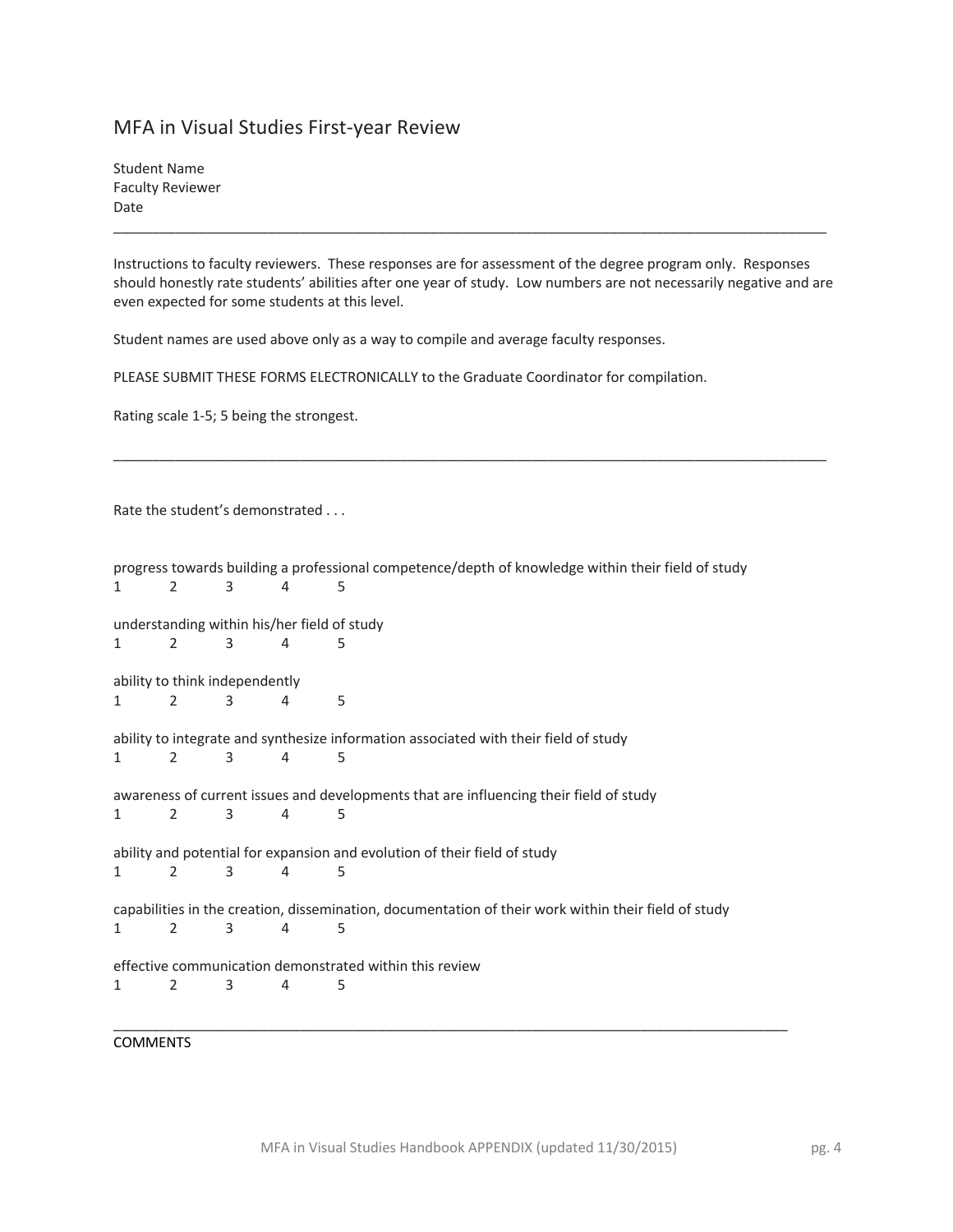Instructions to students.

Major Professor/Advisor and Committee selection. Choose a faculty member from the Art & Design Department whom you feel knows your work best to become your Major Professor/Advisor. Choose two additional faculty whom you feel can provide the most valuable feedback towards your research development. One of these two faculty must be faculty from the Art & Design Department, the other can be from another department within the University. The Graduate Coordinator is automatically the fourth member of the committee. Once you have determined the Major Professor/Advisor and review committee, and have secured their signatures below, agreeing to serve, return this form to the Graduate Coordinator who will establish the date, time, place appropriate for the review.

\_\_\_\_\_\_\_\_\_\_\_\_\_\_\_\_\_\_\_\_\_\_\_\_\_\_\_\_\_\_\_\_\_\_\_\_\_\_\_\_\_\_\_\_\_\_\_\_\_\_\_\_\_\_\_\_\_\_\_\_\_\_\_\_\_\_\_\_\_\_\_\_\_\_\_\_\_\_\_\_\_\_\_\_\_

Preparation of the work for the review. Once the review has been set, you will need to initiate a meeting with the Graduate Coordinator to discuss how best to prepare the work, based on the location and equipment available for the review.

Review criteria. The committee will assess whether you are making satisfactory progress within the degree program. Students will be rated: satisfactory, probationary, non-satisfactory based on the following criteria:

- + progress towards a focused direction of study, ultimately leading to a significant body of work
- + progress towards building professional competence/depth of knowledge within their field of study
- + developing understanding within their field of study
- + ability to think independently
- + ability to integrate and synthesize information associated with their field of study
- + awareness of current issues and developments that are influencing their field of study
- + ability and potential for expansion and evolution of their field of study
- + capabilities in the creation, dissemination, documentation of their work within the field of study
- + effective communication skills

If a student receives a 'satisfactory' rating, he/she continues to prepare for the final thesis review.

If a student receives a 'probationary' rating, they will have a semester before this review is re-administered, to improve, or automatically receive a 'non-satisfactory' rating.

A 'non-satisfactory' rating will result in the student being dropped from the program.

If you have questions, contact the Graduate Coordinator.

| Major professor/advisor | date | Committee member     | date |
|-------------------------|------|----------------------|------|
| Committee member        | date | Graduate Coordinator | date |

\_\_\_\_\_\_\_\_\_\_\_\_\_\_\_\_\_\_\_\_\_\_\_\_\_\_\_\_\_\_\_\_\_\_\_\_\_\_\_\_\_\_\_\_\_\_\_\_\_\_\_\_\_\_\_\_\_\_\_\_\_\_\_\_\_\_\_\_\_\_\_\_\_\_\_\_\_\_\_\_\_\_\_\_\_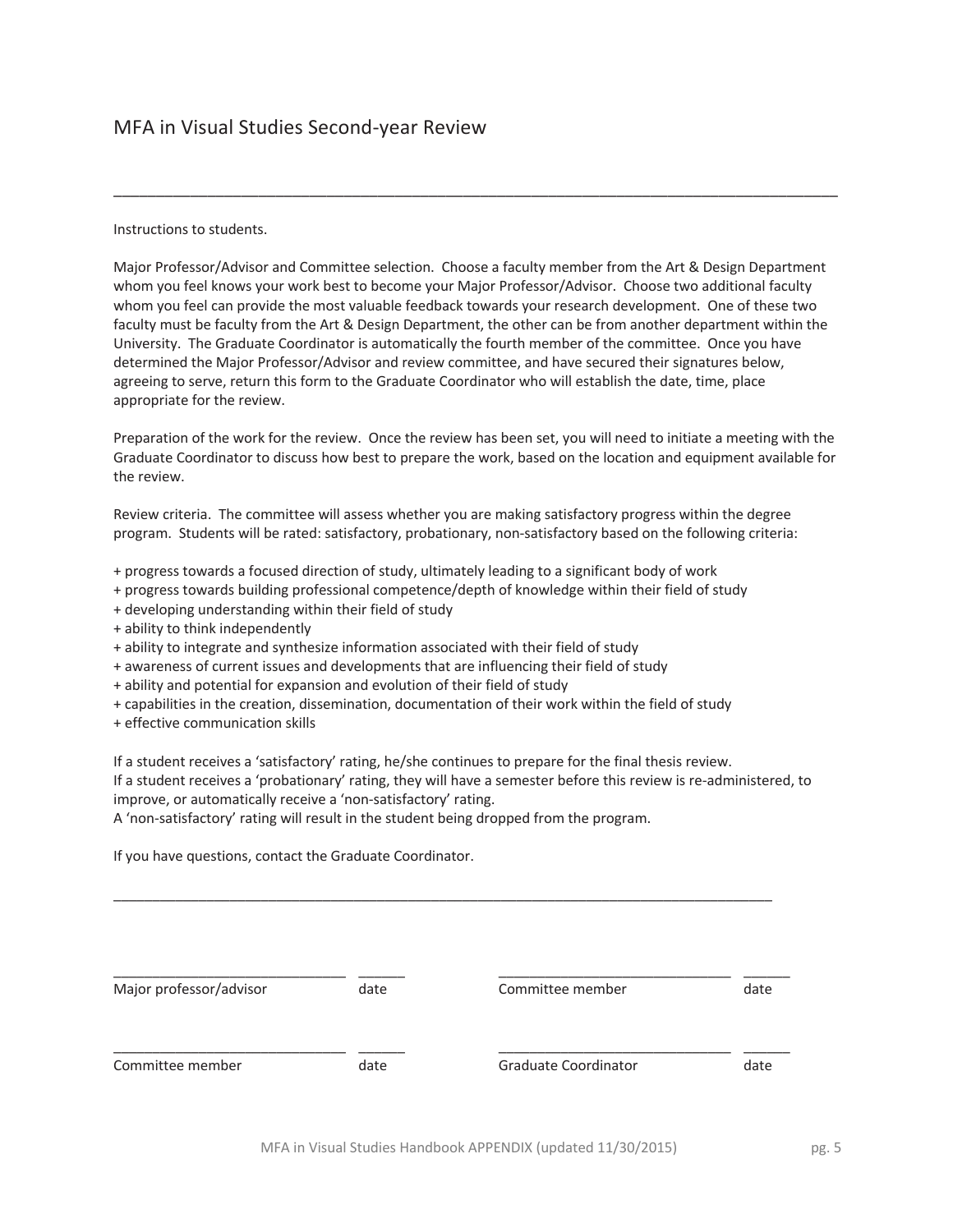# MFA in Visual Studies Second-year Review

| <b>Student Name</b> |                                                  |   |   |                                                                                                                                                                                                                                            |
|---------------------|--------------------------------------------------|---|---|--------------------------------------------------------------------------------------------------------------------------------------------------------------------------------------------------------------------------------------------|
|                     | <b>Faculty Reviewer</b>                          |   |   |                                                                                                                                                                                                                                            |
| Date                |                                                  |   |   |                                                                                                                                                                                                                                            |
|                     |                                                  |   |   | Instructions to faculty reviewers. These responses should honestly rate students' abilities after three semesters of<br>study. These ratings will be used to predict a student's ability to successfully complete the thesis requirements. |
|                     | satisfactory                                     |   |   | probationary<br>non-satisfactory                                                                                                                                                                                                           |
|                     |                                                  |   |   | Using the scale 1-5 (5 being the strongest), rate the student's demonstrated                                                                                                                                                               |
|                     |                                                  |   |   | progress towards a focused direction of study, ultimately leading to a significant body of work                                                                                                                                            |
| 1                   | 2                                                | 3 | 4 | 5                                                                                                                                                                                                                                          |
| 1                   | $\overline{2}$                                   | 3 | 4 | progress towards building a professional competence/depth of knowledge within their field of study<br>5                                                                                                                                    |
| 1                   | 2                                                | 3 | 4 | understanding within his/her field of study<br>5                                                                                                                                                                                           |
| 1                   | ability to think independently<br>$\overline{2}$ | 3 | 4 | 5                                                                                                                                                                                                                                          |
| 1                   | $\overline{2}$                                   | 3 | 4 | ability to integrate and synthesize information associated with their field of study<br>5                                                                                                                                                  |
| 1                   | $\overline{2}$                                   | 3 | 4 | awareness of current issues and developments that are influencing their field of study<br>5                                                                                                                                                |
| 1                   | $\overline{2}$                                   | 3 | 4 | ability and potential for expansion and evolution of their field of study<br>5                                                                                                                                                             |
| 1                   | $\overline{2}$                                   | 3 | 4 | capabilities in the creation, dissemination, documentation of their work within their field of study<br>5                                                                                                                                  |
| 1                   | $\overline{2}$                                   | 3 | 4 | effective communication demonstrated within this review<br>5                                                                                                                                                                               |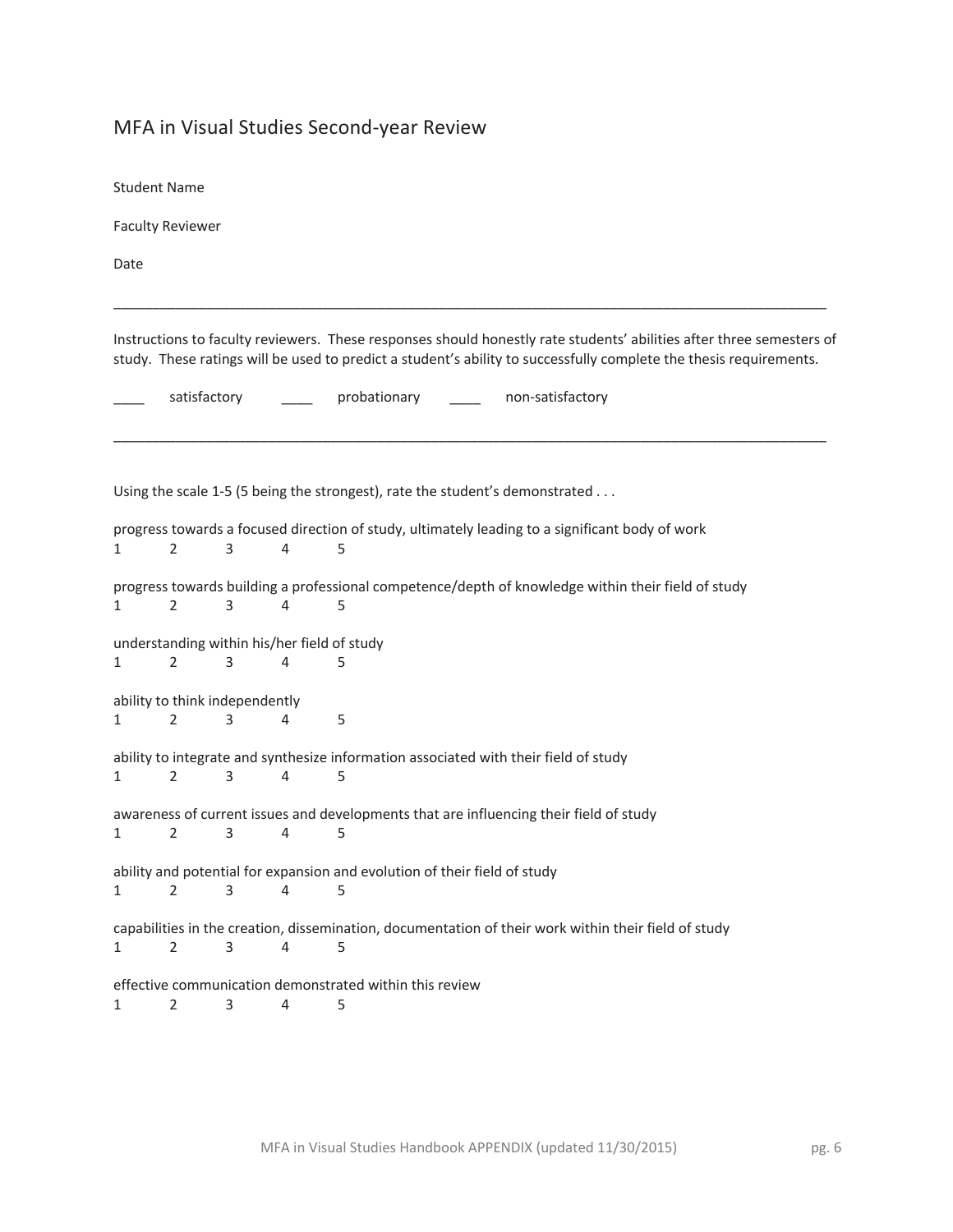### Instructions to students.

Committee selection. Choose two faculty whom you feel know your work best and/or those that you feel can provide the most valuable feedback towards your research development. One of the two faculty must be faculty from the Art & Design Department, the other can be from another department within the University. The Major Professor/Advisor is automatically designated your Thesis Committee Chair and the Graduate Coordinator is automatically the fourth member of the committee. Once you have determined the review committee, and have secured their signatures below, agreeing to serve, return this form to the Graduate Coordinator. **THIS FORM IS DUE TO THE GRADUATE COORDINATOR, WITH A COPY OF THE THESIS ABSTRACT two weeks before the end of the semester prior to undertaking Art 799 Graduate Studio Thesis.**

\_\_\_\_\_\_\_\_\_\_\_\_\_\_\_\_\_\_\_\_\_\_\_\_\_\_\_\_\_\_\_\_\_\_\_\_\_\_\_\_\_\_\_\_\_\_\_\_\_\_\_\_\_\_\_\_\_\_\_\_\_\_\_\_\_\_\_\_\_\_\_\_\_\_\_\_\_\_\_\_\_\_\_\_\_

### Exhibition.

The major component of the thesis review involves the evaluation of the thesis work being exhibited. The character of this exhibition should be considered a solo exhibition, even if more than one student is exhibiting in the same space. What constitutes a "focused and significant body" must be part of the conversation with the thesis committee as these determinations vary depending on the nature and form of the works to be exhibited. The exhibit schedule and space used for the exhibition must be approved by the thesis committee. Space on campus can be used for this exhibition. However, a student may secure an exhibition space outside of MSU galleries for the thesis exhibition. If this option is taken, the space must be confirmed and accepted by the student's MFA thesis committee at the time the thesis text is finalized and approved by the thesis committee. The installation of the exhibition will be the student's responsibility and must meet professional standards, for which the thesis committee will serve as guide.

### Written document.

The written thesis will serve to document the work within the thesis exhibition and to provide a narrative description of the work's development and theoretical framework, including influences, and its significance within the discipline(s). This document should include substantial visual documentation appropriate to the media. An approved template for the format will be provided the first semester the thesis work begins. Once the committee has given final approval/acceptance of the thesis, students are required to submit four, printed copies in final, approved bound form to the Graduate Coordinator (two of which are for the university library collection; one for the Art & Design Department's Visual Resources Collection; and one for the Thesis Chair); and one digital copy in approved form. **The published deadlines for each stage of thesis development, from abstract to final, will be available before the semester the thesis is undertaken.**

### Exhibition documentation.

To serve as an archive of student work, all thesis exhibitions must be documented with high-resolution, digital photographic files depicting the work and its installation. For work not suitable for still-photographic documentation, high-quality alternative documentation appropriate to the media is expected. Documentation must be approved by the Graduate Coordinator before the degree can be awarded.

Review criteria. The committee will assess whether you have satisfactorily completed the thesis requirements within the degree program. Students will be rated: satisfactory or non-satisfactory based on the following criteria:

- + focused and significant body of work within their discipline(s)
- + demonstrated professional competence/depth of knowledge within their discipline(s)
- + understanding within their discipline(s)
- + ability to think independently
- + ability to integrate and synthesize information associated with their discipline(s)
- + awareness of current issues and developments that are influencing their discipline(s)
- + ability and potential for expansion and evolution of their discipline(s)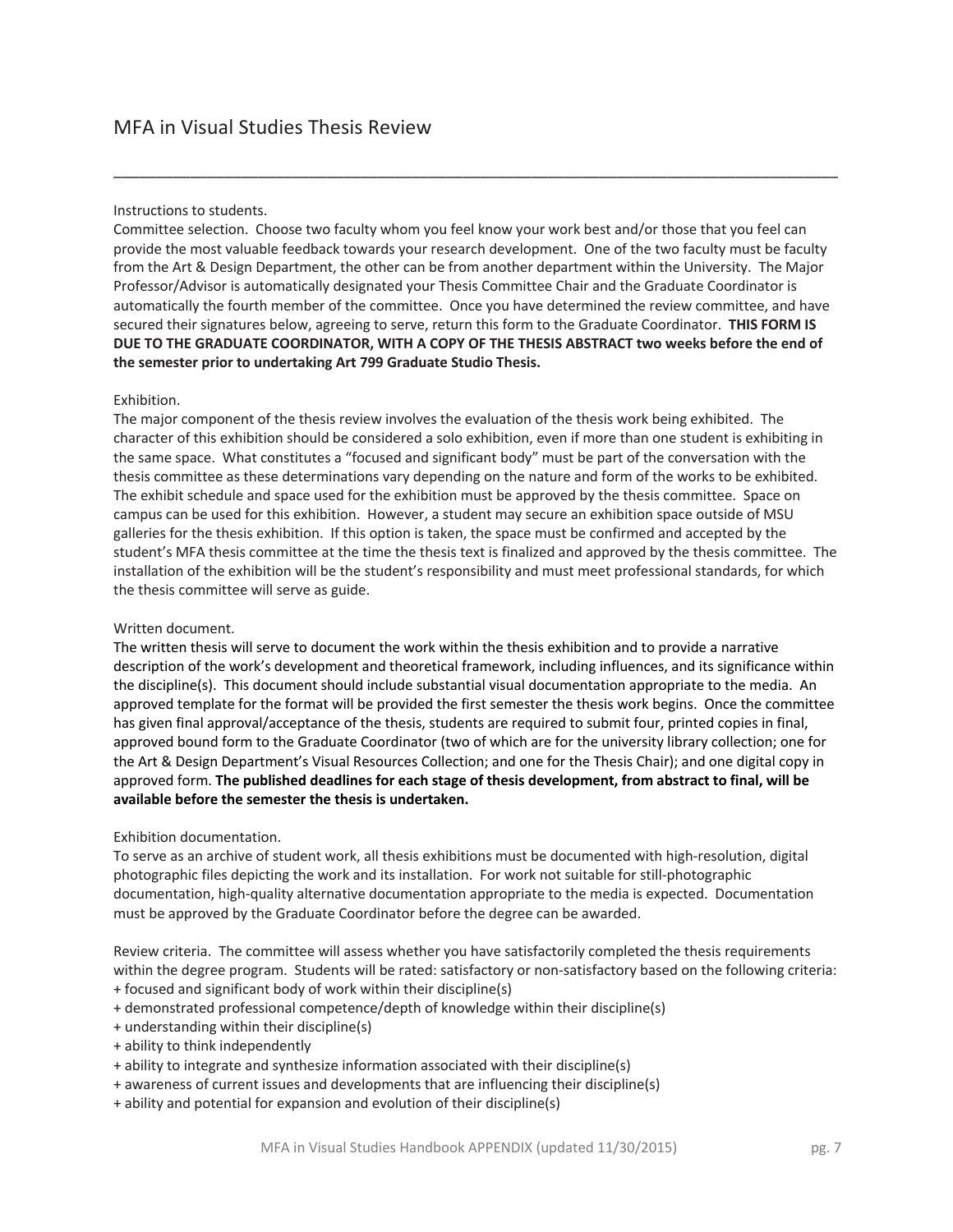+ capabilities in the creation, dissemination, documentation of their work within the discipline(s) + effective communication skills

If a student receives a 'satisfactory' rating, he/she will receive the recommendation of the committee to award the degree. A 'non-satisfactory' rating will result in the student being dropped from the program.

\_\_\_\_\_\_\_\_\_\_\_\_\_\_\_\_\_\_\_\_\_\_\_\_\_\_\_\_\_\_\_\_\_\_\_\_\_\_\_\_\_\_\_\_\_\_\_\_\_\_\_\_\_\_\_\_\_\_\_\_\_\_\_\_\_\_\_\_\_\_\_\_\_\_\_\_\_\_\_\_\_\_\_\_\_\_\_\_\_\_\_\_\_

If you have questions, contact the Graduate Coordinator.

Committee Selection – Faculty members sign and date below acknowledging their participation

| Major professor/advisor & Thesis Chair | date | Committee member     | date |
|----------------------------------------|------|----------------------|------|
| Committee member                       | date | Graduate Coordinator | date |